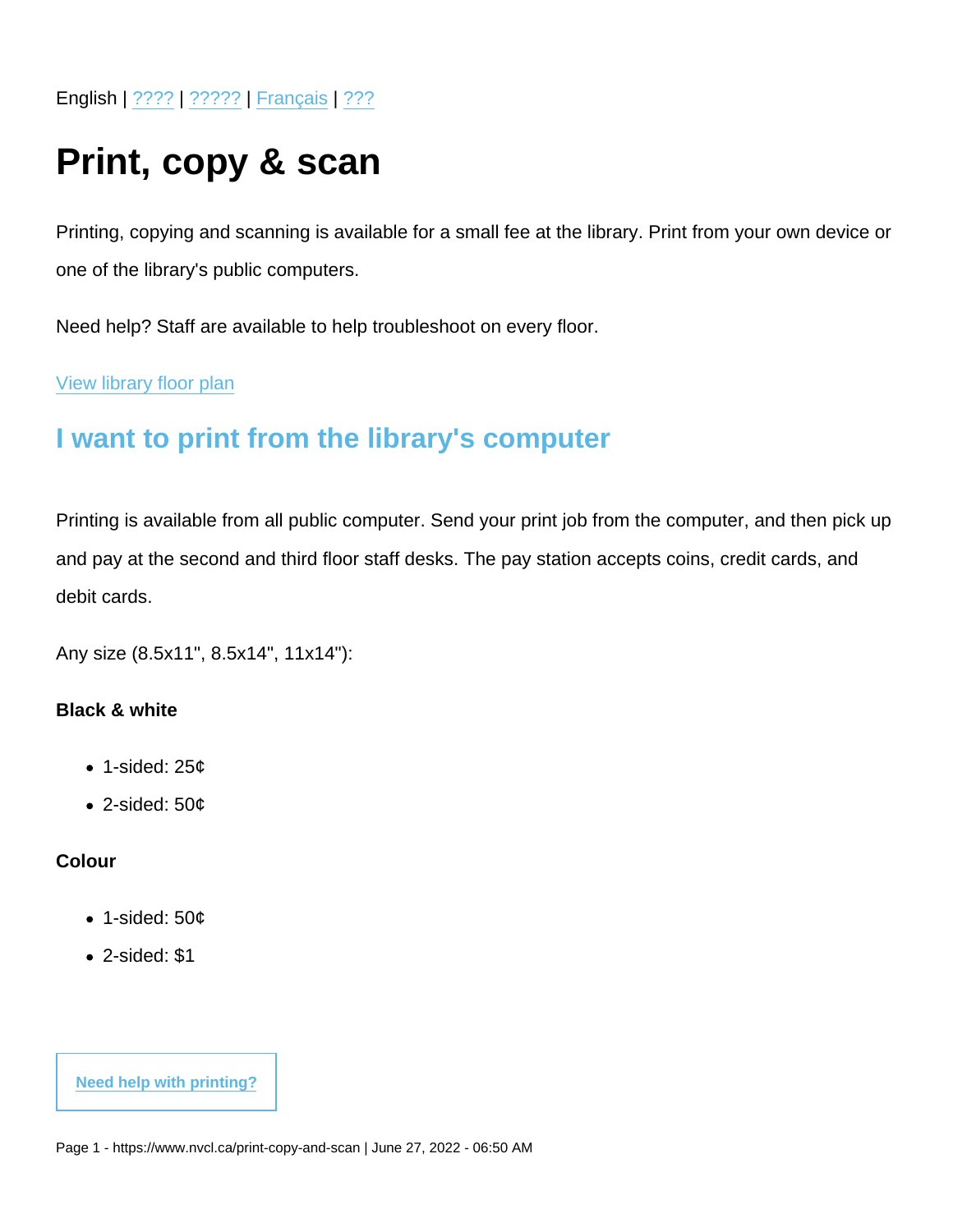# I want to print from my own device

You can wirelessly print from your own device by sending your print jobs to the Library's print system. All wireless print jobs are sent to the second and third floor print stations.

Black and white printing is 25¢ per page for 1-sided / 50¢ per page for 2-sided

Colour printing is 50¢ per page for 1-sided / \$1 per page for 2-sided

### Emails and email attachments

Forward your email to an email address below for the format option that matches your document:

#### 8.5x11'' — Letter size

- Black and white, 1-sided: nycl-main-bw@printspots.com
- Black and white, 2-sided: [nvcl-main-bw2@printspots.com](mailto:nvcl-main-bw2@printspots.com)
- Colour, 1-sided: [nvcl-main-colour@printspots.com](mailto:nvcl-main-colour@printspots.com)
- Colour, 2-sided: [nvcl-main-colour2@printspots.com](mailto:nvcl-main-colour2@printspots.com)

### 8.5x14'' — Legal size

- Black and white, 1-sided: [nvcl-main-bw-legal@printspots.com](mailto:nvcl-main-bw-legal@printspots.com)
- Black and white, 2-sided: [nvcl-main-bw-legal2@printspots.com](mailto:nvcl-main-bw-legal2@printspots.com)
- Colour, 1-sided: [nvcl-main-colour-legal@printspots.com](mailto:nvcl-main-colour-legal@printspots.com)
- Colour, 2-sided: [nvcl-main-colour-legal2@printspots.com](mailto:nvcl-main-colour-legal2@printspots.com)

### 11x14'' — Tabloid size

- Black and white, 1-sided: nycl-main-bw-tabloid@printspots.com
- Black and white, 2-sided: [nvcl-main-bw-tabloid2@printspots.com](mailto:nvcl-main-bw-tabloid2@printspots.com)
- Colour, 1-sided: [nvcl-main-colour-tabloid@printspots.com](mailto:nvcl-main-colour-tabloid@printspots.com)
- Colour, 2-sided: [nvcl-main-colour-tabloid2@printspots.com](mailto:nvcl-main-colour-tabloid2@printspots.com)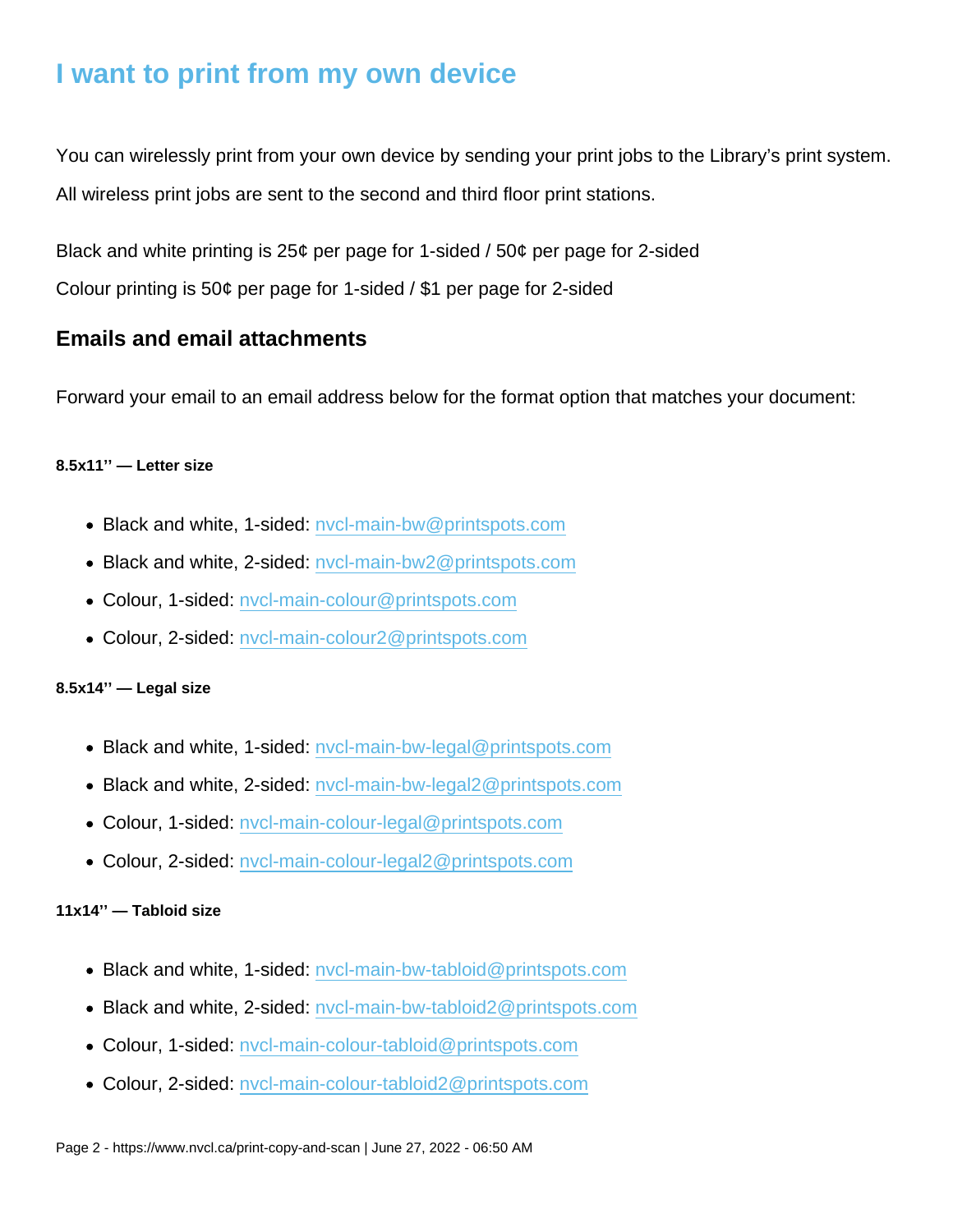### Documents and web page content

For documents and web pages, you can upload your document directly into the form on this website to be added to the library's print queue: [www.printeron.net/nvcl/main.](https://www.printeron.net/nvcl/main)

[Upload documents to print](https://www.printeron.net/nvcl/main)

To release your print job

- 1. Log in to one of the print stations with your email address
- 2. Select your print job
- 3. Pay with coins, debit or credit card

[Need help with wireless printing?](https://my.nicheacademy.com/nvcl/course/9591/lesson/29816)

# I want to photocopy

Photocopying is available at the second and third floor staff desks. The pay station accepts coins, credit cards and debit cards.

Any size (8.5x11'', 8.5x14'', 11x14'')

Black & white

1-sided: 25¢

2-sided: 50¢

Colour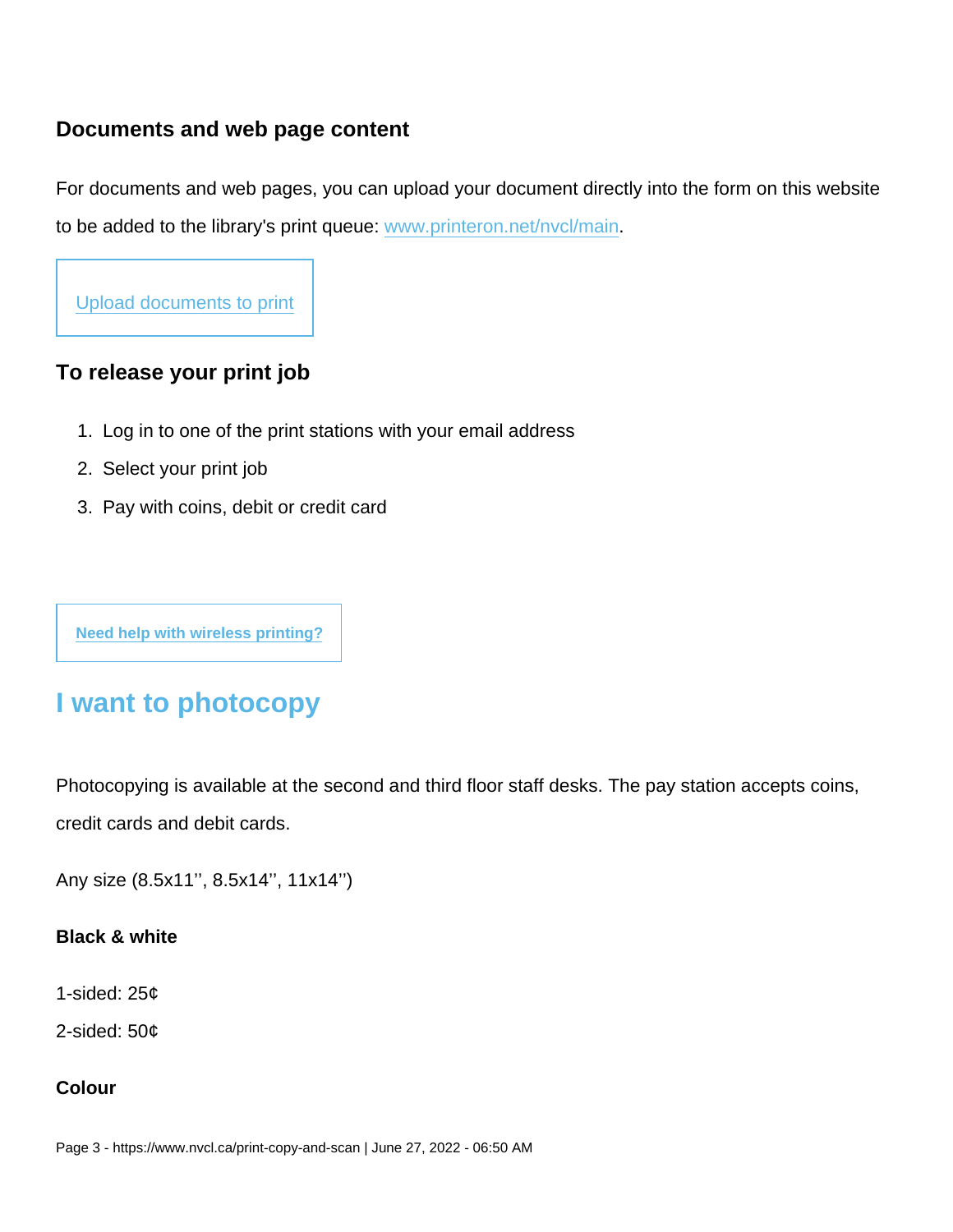1-sided: 50¢

2-sided: \$1

[Need help photocopying?](https://my.nicheacademy.com/nvcl/course/9591/lesson/29827)

# I want to scan a document or photo

You can scan directly to your email from the library's photocopiers, or scan to a USB stick from the flatbed scanner. If you are scanning photos we recommend using the flatbed scanner for better controls and quality.

Scan at the photocopiers if…

- You have an email address that can receive the file(s);
- You have a multi-page document with less than 25 pages;
- You are only scanning 1 or 2 jobs (the photocopiers are in high demand!);
- You are scanning double-sided ID.

The photocopiers are located on the second and third floors.

[Need help with scanning at the photocopiers?](https://my.nicheacademy.com/nvcl/course/9591/lesson/29827)

Scan using the Epson flatbed scanner if...

- You don't have an email address;
- Your scan is larger than 25 pages;
- You are scanning a large number of jobs;
- Your scans require manual input and can't go through a document feeder.

The flatbed scanner is located on the third floor and is available for 1-hour bookings. You will need to log in with a library card or guest pass. If you need a USB stick they are available for sale at the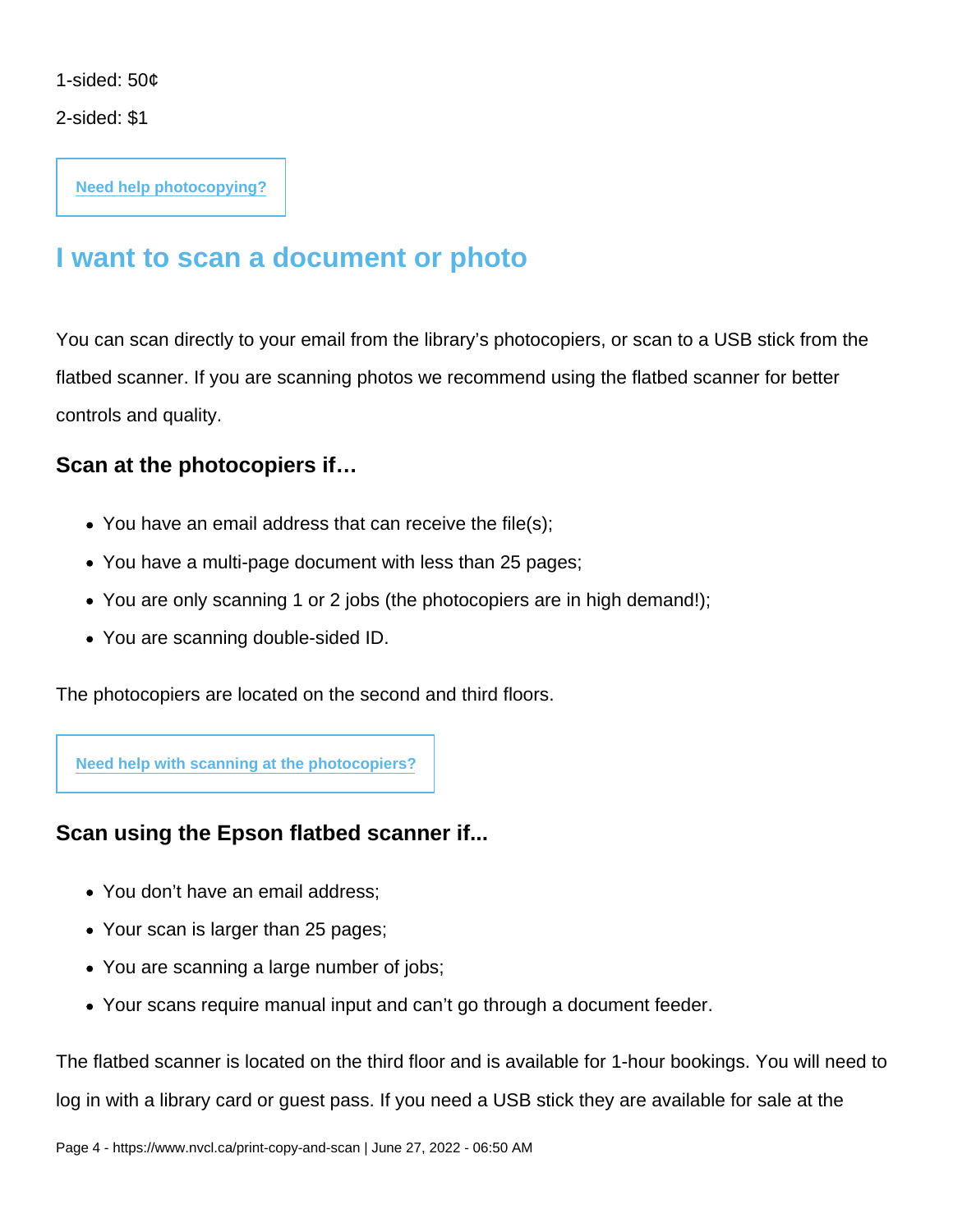[Need help with the flatbed scanner?](https://my.nicheacademy.com/nvcl/course/9591/lesson/29837)

# I want to scan microform newspaper archives

The microform scanner is available for viewing the newspaper archives. It is located on the third floor, is free to use, and can be booked for up to one hour at a time. The microform scanner allows you to save your screen captures to USB, print to library printers or email the files. They can be saved in .jpg or .pdf format.

The library's microform collection offers North Shore newspapers on microfilm and microfiche dating back to 1905. Please ask for assistance in accessing the microform cabinet.

### Available newspaper archives

- The Express (North Shore) 1905-1912
- North Shore Press 1913-1951
- North Shore Times 1926
- North Shore Review 1952-1957
- North Vancouver District News 1954-1957
- The Citizen (North Shore) 1958-1980
- North Shore Shopper 1970-1975
- North Shore News 1976-present

[Need help with microform scanning?](https://my.nicheacademy.com/nvcl/course/9607/lesson/29882)

# I want to send a fax